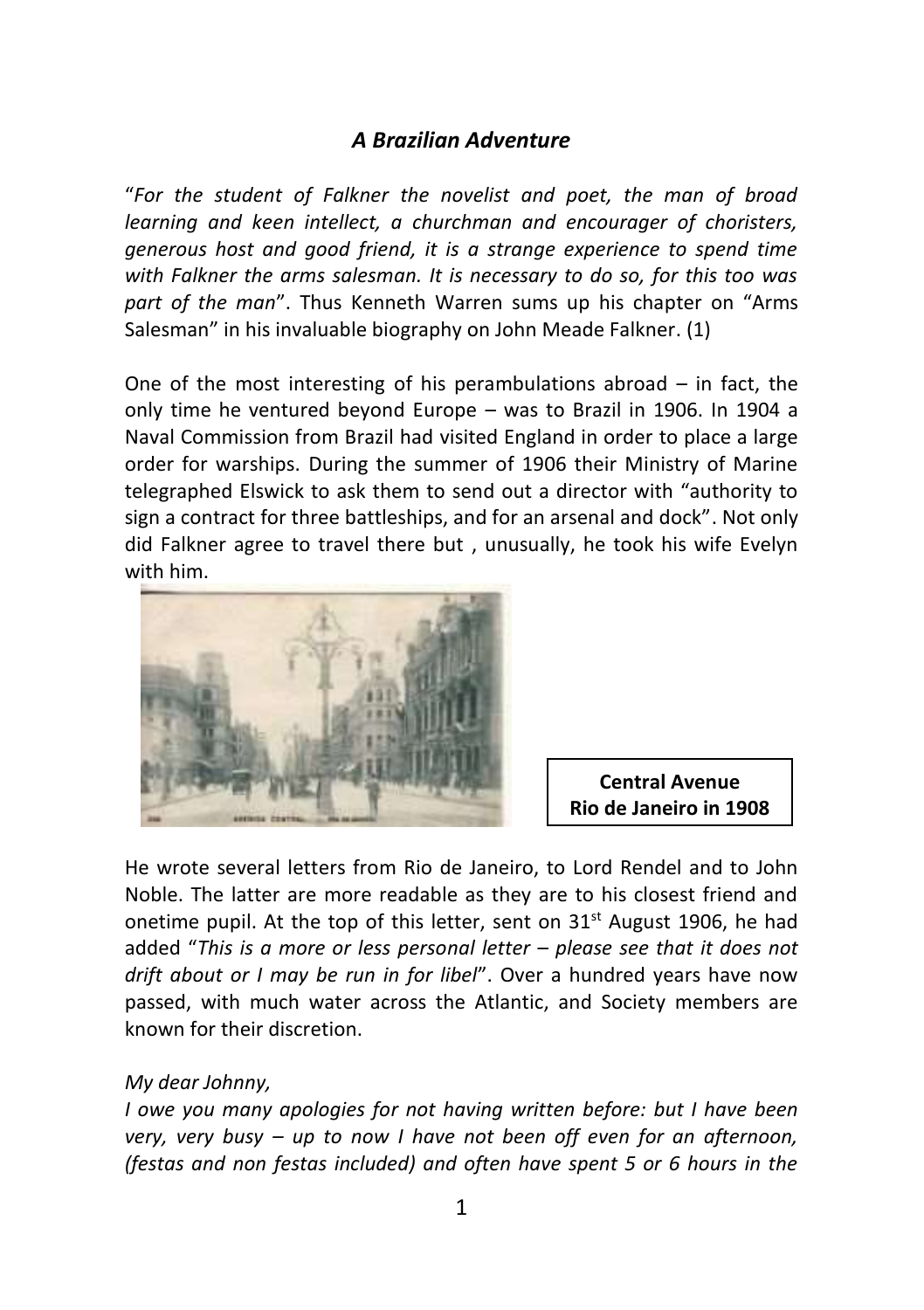*ministry at a stretch. By the evening, I am generally dead tired. Though the heat is not nearly so great (on the thermometer) as I have felt it at Athens or Constantinople – yet it is generally 85 ̊to 90 ̊during the day, and seldom below 75 ̊at night. But in quality it is a very trying heat, because it is so damp. It is beginning to get hotter now every day, but up to the present both Evelyn and I have stood it well….*

*When I got here, I had to take the bull by the horns, and sign the contract*  en bloc*. It was neck or nothing. The debate was to open in the Senate on the Tuesday. If the contract had not been signed on the Monday, the Opposition would have upset it, as, I think, they have upset the Arsenal. They meant to bring forward a motion to increase the size of the ships, and to call for new tenders on the score of the increase. There was great excitement at the ministry, but after many hours discussion, we actually signed the contract late that evening. So that the Opposition had a* fait accompli*, and not only a proposition to deal with.*



*To get this result, and to get the direct assurance of a heavy instalment within 8 days, I had to harden my heart and accept some propositions which I should have liked to alter….I am sure you father will make allowances for short-comings, in view of the exigencies of the circumstances. But in these last weeks, of course, the usual process of rubbing the gilt off the gingerbread has been going on, and I have had to face the music……*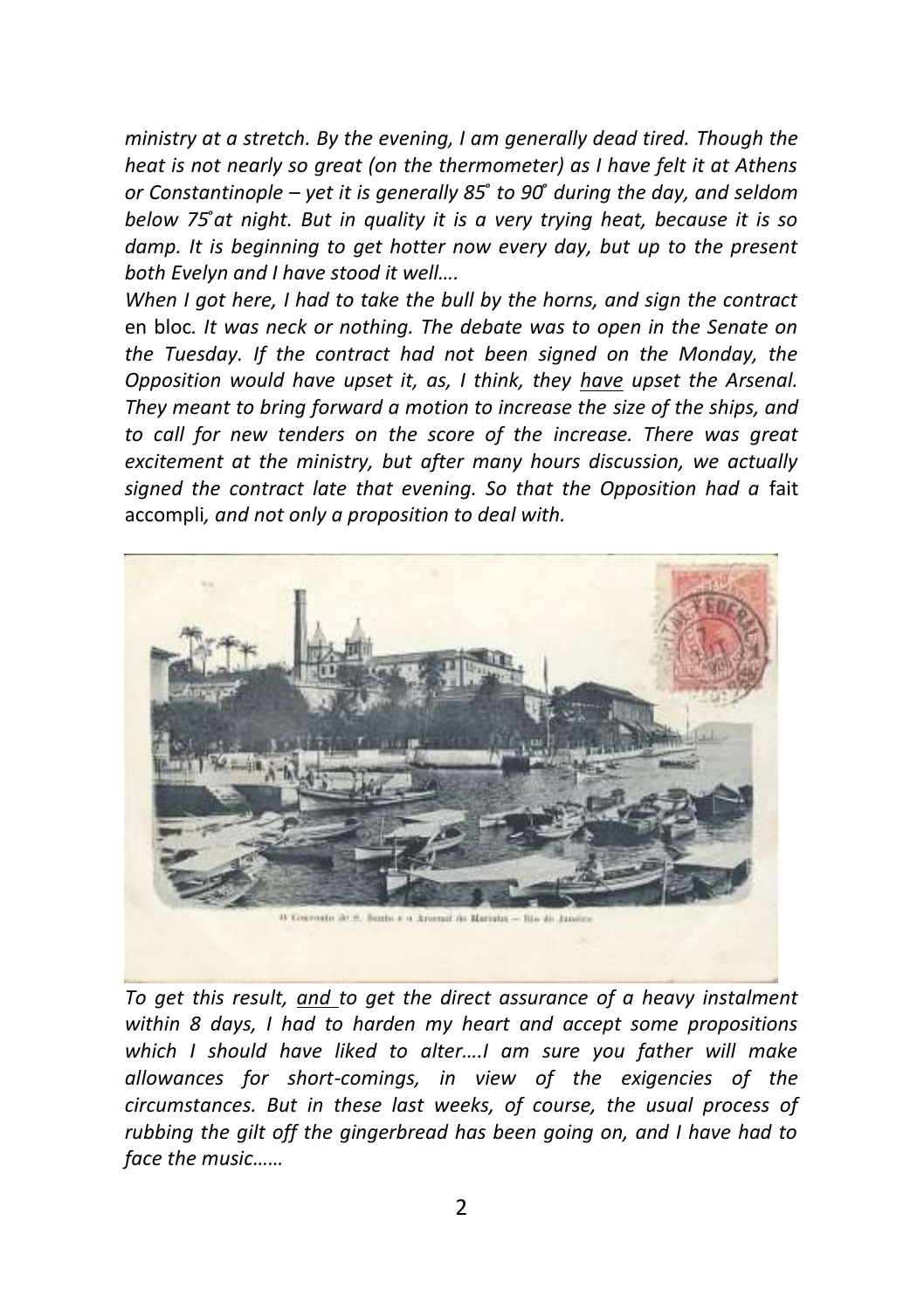*The present moment is a bad one for tackling the Minister. He is terribly*  préoccupé *with the political position. The Senate has thrown out the arsenal scheme, unceremoniously – by a 2/3 majority; and has taken the very strong step of cancelling that part of the last budget which provides £1,000.000 for arsenal purposes. The Senate has sent down this verdict to the Chamber of Deputies, for their approval. The question is whether the Deputies will approve. The debate begins on Saturday next September 1: and may last 10 days or 6 weeks. The Minister (a gaunt, tall, dyspeptic man, soured by bitter opposition, and permanently saddened by the loss of his favourite son on the* Aquidaleau*) is obstinately bent on fighting to the last; and thinks he will defeat the Senate...but the popular conviction is that the Chamber will endorse the Senate's verdict, by a great majority.*

(Falkner then discusses what is in the best interests of Armstrong's with regard to the Arsenal contract and then goes on to deal with another problem..)

*One point which I am afraid we shall all find a burden in the ship order – is that we must* soigner *(*look after) *the members of the Commission of Inspection, especially those quartered at Newcastle. No doubt it will mean some money outlay, as well as time and trouble – but it is very important as going to build up and maintain the good impression that "Armstrongs" already possesses here.*

*(1) The head of the Commission is Admiral Barbosa. He is ill – with heart and rheumatic troubles. He will go first to Homburg or Nauheim, or some such place: and it is supposed that he will not show himself unduly exigeant, or devote any unnecessary attention to business. He has a wife, and a daughter. The daughter speaks English very well, & is keen on Barbosa making London his head quarters. Madame Barbosa "understands" English, but wants to live at Paris. Barbosa himself speaks English well.*

*(2) Portella is the head of the Construction department. You will know him before. He married Admiral Brazil's daughter and has 4 young children. He will make Newcastle his headquarters. He "speaks" (spiks) English badly, and French indifferently. He seldom shaves, and looks generally as if he had come out of* Alice in Wonderland*, and had usually slep in his uniform. He is a nice fellow; but we shall have to lay ourselves out to make him comfortable. He wants a house, in the Jesmond district, and knows Newcastle well.*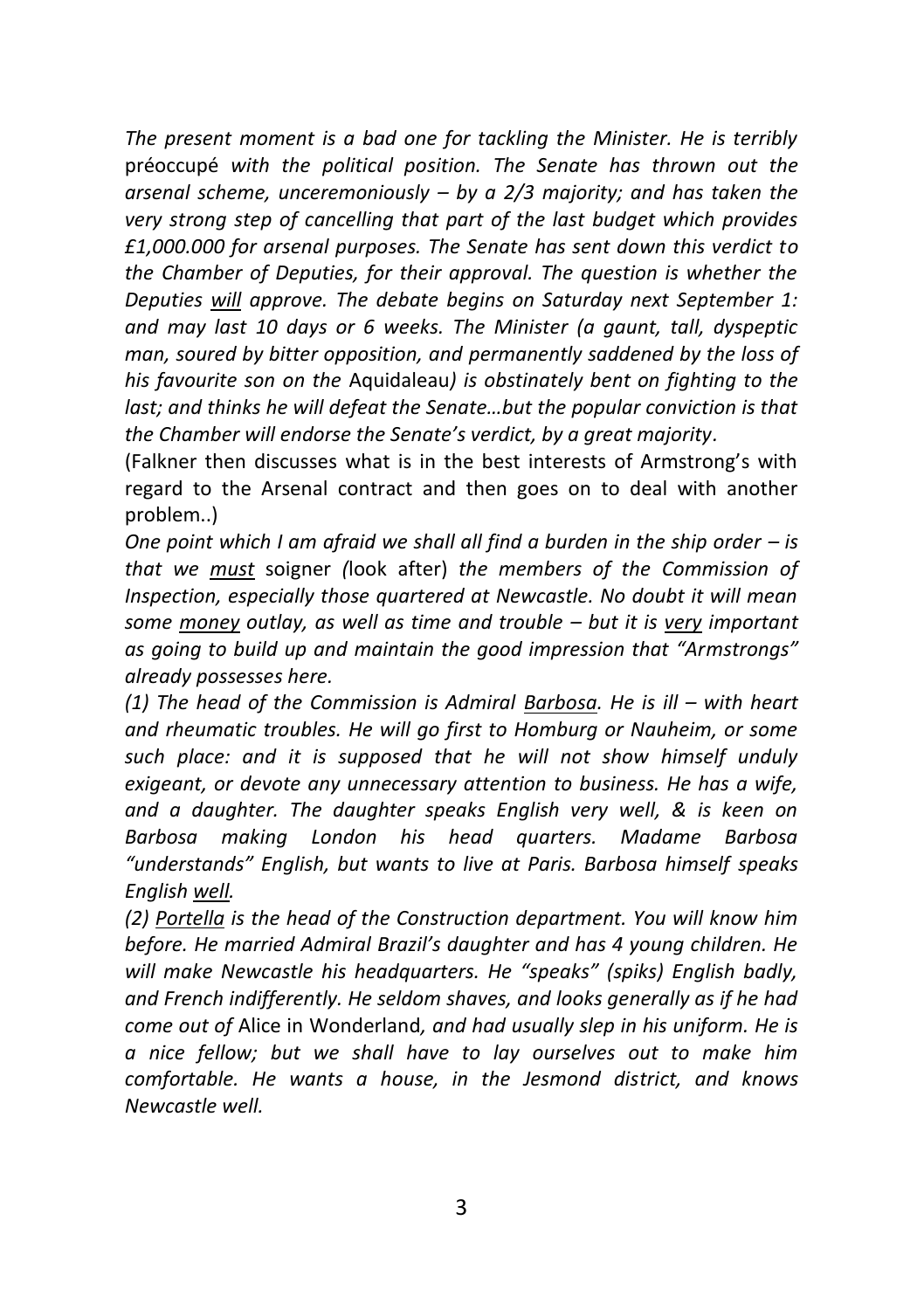*His assistant is Lieutenant Rocha – young, married, three young children and very nice & well-intentioned. He also knows Newcastle, and will reside there.*

*(3) Captain Bartolomeu. Is the Chief inspector of Engines. He is married with a family: speaks English well, and has been at Newcastle. He will be quartered at Barrow, as will also be*

*(4) his assistant Lieutenant Jardim. He has always been supposed to be a Vickers man, and rather tricky. But he is now believed to be wellintentioned.*

*(5) Our old friend Espindola will probably have charge of the guns: but is not yet nominated. He is unmarried and very much a garcon. He will reside at Newcastle.*

*(6) One of the most important, and an exceedingly nice man is Gomez-Periera. He is the present minter's secretary: but when the minister goes out Gomez-Periera will come to England as Captain of one of the ships. He will have a general roving commission of supervision. He is a powerful man, and an excellent friend of ours. He is a widower with four young children. Three are girls – I think Walter will look after them and they will go to one of the Sacré-Coeur places near London. The boy is about 9, and we shall no doubt have to recommend him to a school.* 

*(7) The Admiral in command will probably be our old friend Guedes: who will come later. He has* bene meruit *of us. He had the "Barroso" for 4 years, and has contrived to make a regular advertisement of it for us. It is in everybody's mouth, and is constantly referred to by the papers of all politics, as being the only ship that is any good in their navy.* 



 **The cruiser**  *Barroso***, launched on August 25, 1896, carried six 6-inch guns and four 4.8 inch quick-firing guns. She could reach 20.5 knots.**

*They say that it has been worked to death, is always ready, and is the best ship in South America.*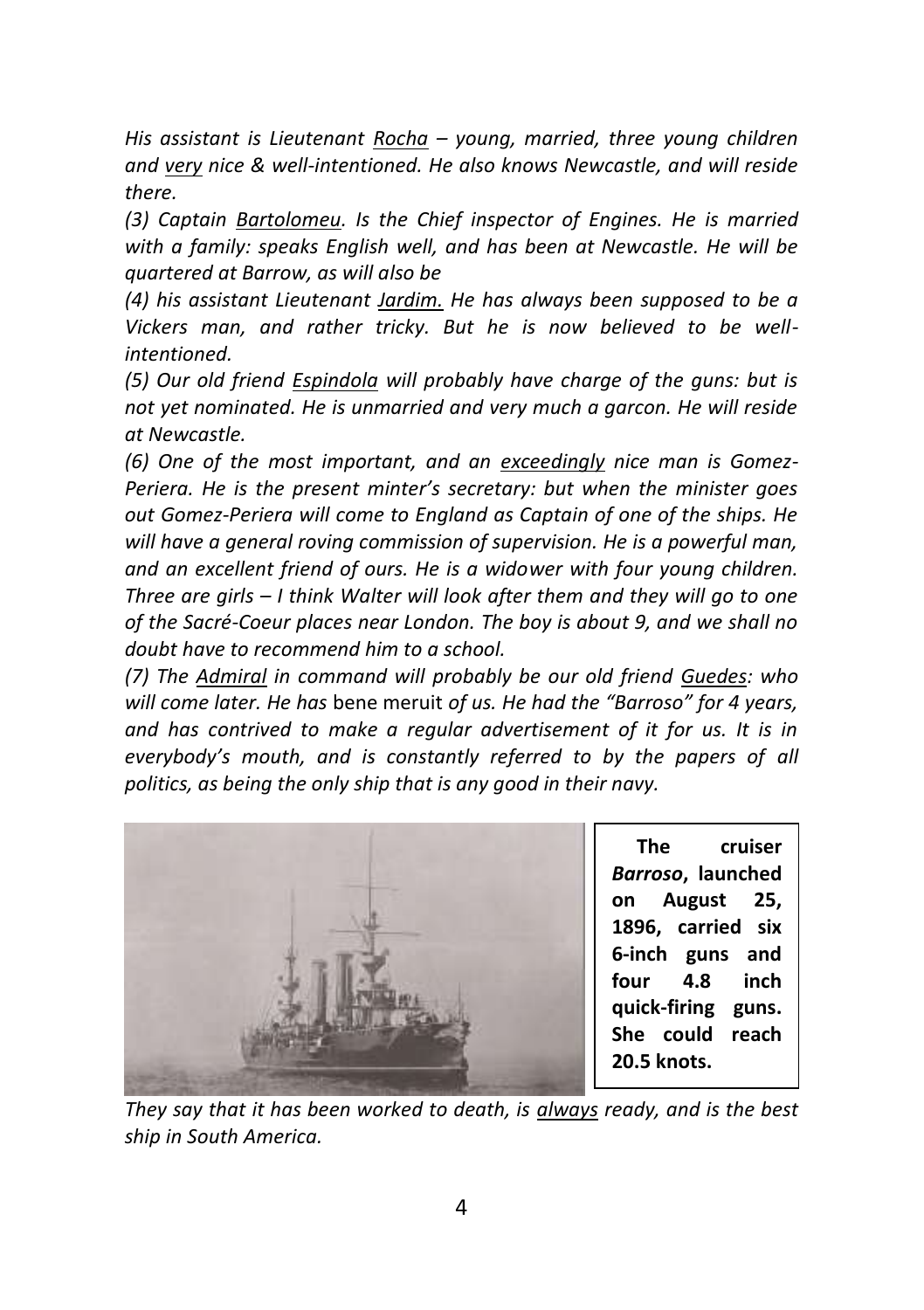*Guedes is popular because he is modest and eminently "not self-seeking". This enables him to be put forward sometimes by very force of circumstance. When two or three firebrands, and wordy, partizans are trying for a place; and when either party finds itself unable to carry their own "man", then Guedes may be accepted (as at a Papal conclave) by both sides, as a non-extremist. It is possible, they say, that some day he may be Minister of marine; and it is probable that he will have command of the new squadron; as he now has of the First division of the existing fleet. I shall have a good deal to say about him when I get home: meanwhile you may rely upon his being strong in our interests.*

(Falkner then discusses the candidates for the new Minister of Marine).

*Relations seem distinctly strained between Brazil and Argentina. This has been made obvious in many ways during the Pan-American Congress; which held its meeting this month at Rio, and which is just over….there has been lately an interchange of highly-spiced amenities; some too long to explain, and others not to be put on paper, unless it were pink. The feeling of animosity is strong. This order of Brazil must bring an immediate answer from Argentina. I wonder how far our success here will cut us off from Argentine orders; and I wonder what news you have of Argentina affairs. Vickers fancy their own chances very strongly for Argentina, and it seems not unlikely that the vessels may go to them, unless they go to France. Another solution, excellent for us, would be that the ships should be built at genoa, and armed by us. I don't know whether we have suggested this, in case the Argentines would not care to build cheek by jowl with the Brazilians. In any case, I am sure you will have to reckon with a very strong "feeling" existing in Argentina against Brazil, and vice-versa….*

*Life out here is incredibly dear. If you take a carriage & make say a couple of calls, it is 30/-; a bottle of Apollinareis (small) is 3/-, and of native waters 2/6. A pot (small) of Crosse and Blackwell jam is 4/6, of native 3/3. Champagne, which is "*de riguer*" is 35/- a bottle. A day or two ago I had to buy a cachemire ordinary under vest sleeveless, and much too short for me. Of course I did not attempt to buy it myself, but one of Walter's Portuguese managers did his best. They would not sell less than three, and the three cost 22/- a piece. They were English; but native makes are very nearly as expensive, and not nearly so good. I enquired the cost of a two-mule carriage for the month, but Walter could get nothing under £125: so I gave up the idea. A carriage to take you out in the evening & fetch you back costs £4.10. When we arrived we took two carriages from the pier to the hotel and they were each 35/-. I don't know how people live here at all.*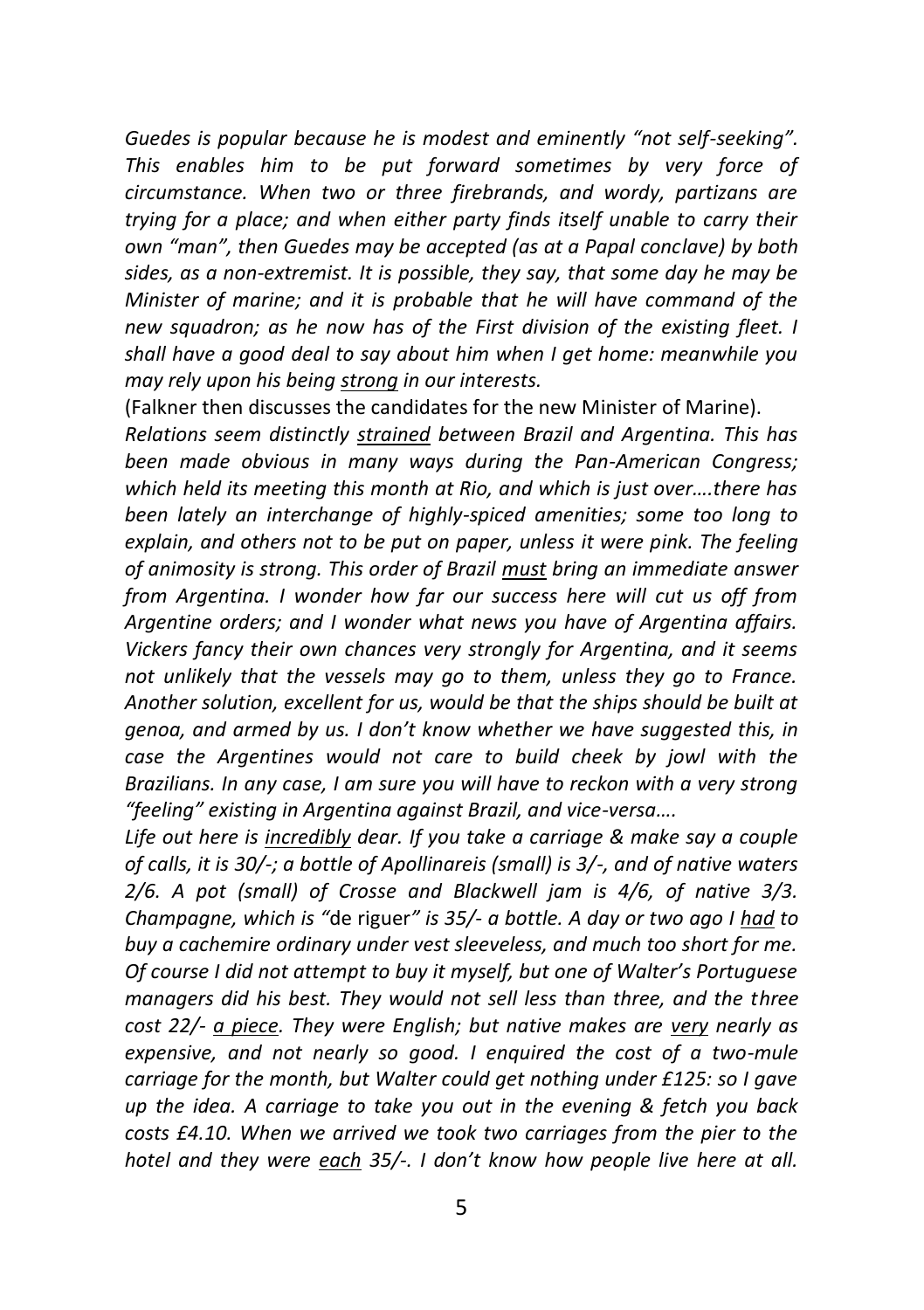*Clerks' commencing salaries are £400 a year, and I have a list of labour rates, which will take your breath away.*

(Falkner ends his letter by describing two excursions and sends several photographs to accompany his letter).

*The little photograph of the bay shows, by a red cross, the place where the*  Aquidabau *went down. They took us out to the spot in a rowing boat – it is about ¾ of a mile from the shore. It was a sad, and strange thing, to see the ship there lying on her side. Of course it was a little dim, but it was easy enough to make her out, and the loom of the funnel over the light sand was most distinct.*



At about 10.45 p.m., on 21 January 1906, when she was moored at Jacuacanga Bay, the powder magazines blew up, sinking the ship within 3 minutes. A total of 212 people were killed, including three admirals, and most of the officers; 98 survived. **The Aquidabau**

*The photograph of the building is a deserted and ruinated monastery. Nossa Senhora da Trinidade – a Carmelite house, deserted for some years. The men standing at the door are part of our escort. On the floor of one of the dormitories, are black stains of the size of a body. The last of the monks, lay there when he died; and was not found for 6 weeks, until his bones were bare and his body had rotted into the floor.*

*We had a full moon when we were there; and, as we lay about two miles out, in the long, mountainous, and deeply-wooded lagoon, with a silvery mist lying low down along the shores, it really seemed as if anything might happen. It brought back that garden-house episode in* John Inglesant*. The opposition have dubbed it the "Bay-of-death" – with a double association, of the loss of the Aquidabau, & its unhealthiness. They say it is a "nest of yellow fever", but Statistics do not in the least support this…..*

*I shall be glad to get away when the time comes, and in the meantime Ever am, affectionately yours J.M.F.*

On  $19<sup>th</sup>$  September, Falkner wrote again to John Noble – this time to inform him of his departure from Rio "*I am hopeful about leaving by the*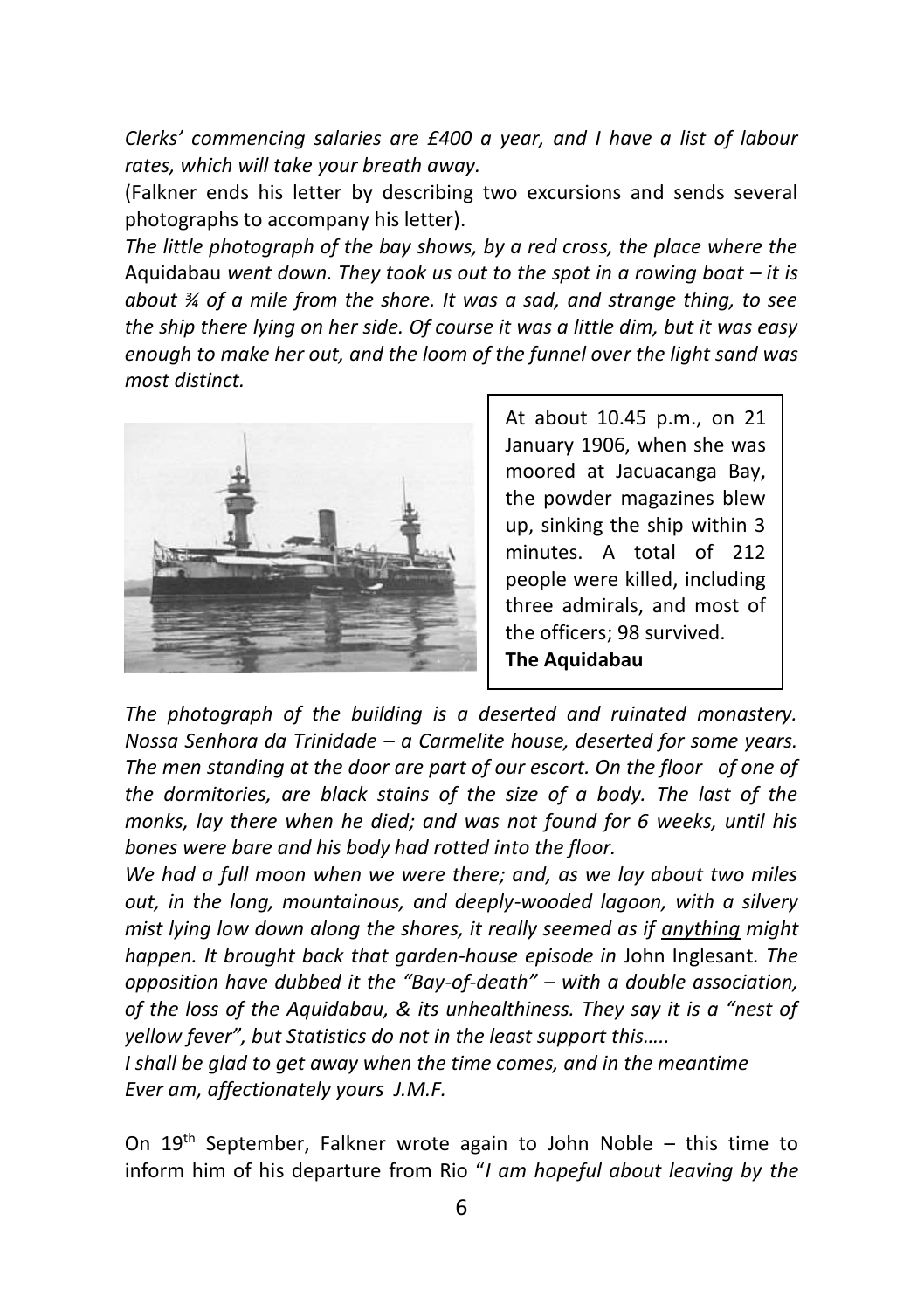Amazon - *one week from today, on September 26. The Fates may always trip one by the heels, here as anywhere else, but I think I shall bring it off this time. She is due at Southampton on Saturday October 13….I shall be glad to get back to the wider atmosphere of England, and of Elswick. Out here, molehills in the foreground are apt to eclipse mountains behind but then the present order is after all something more perhaps than a molehill, even for us."*



**The Amazon**

The Incoming Passenger List for the *Amazon* can still be viewed, but the arrival date at Southampton is 30<sup>th</sup> October, seventeen days later.

| <b>Mainter:</b>                  | <b>John Meade Falkner</b> |                           |                              |
|----------------------------------|---------------------------|---------------------------|------------------------------|
| <b>Buth Date:</b>                | abt 1858                  | <b>Native:</b>            | myelyn Violet Falkner        |
| Ages.                            | 48                        | Sittle Date:              | 900 3059                     |
| Port of Departures               | Yokohama, Japan           | <b>ROBI</b>               | 37                           |
|                                  |                           | Port of Departure:        | Tokohama, Sapon              |
| Arrival Date:                    | 30 Oct 1906               | <b>Entrad Date:</b>       | 30 Oct 1956                  |
| <b><i>Plant of Arrivalia</i></b> | Southampton, England:     | <b>Part of Arrivers</b>   | Southampton, England         |
| Points of Vinyage:               | Shanahai<br>(Calenzo)     | Ports of Verwont          | Shengher<br><b>Ithicrool</b> |
| <b>Sho Name:</b>                 | Amazon                    | <b>District Passivist</b> | <b>Arhazzn</b>               |
|                                  |                           |                           |                              |

Kenneth Warren details a "postscript" to the story of Brazil and its battleship orders. By 1908, the country was deep in financial troubles; it wanted to cut its order from three to two. Five years later, its economy was in a worse state. The second battle ship, the *Rio de Janeiro*, was being fitted out at Elswick, but its future was so uncertain that other countries were showing interest in purchasing it. On 9<sup>th</sup> January 1914, the battleship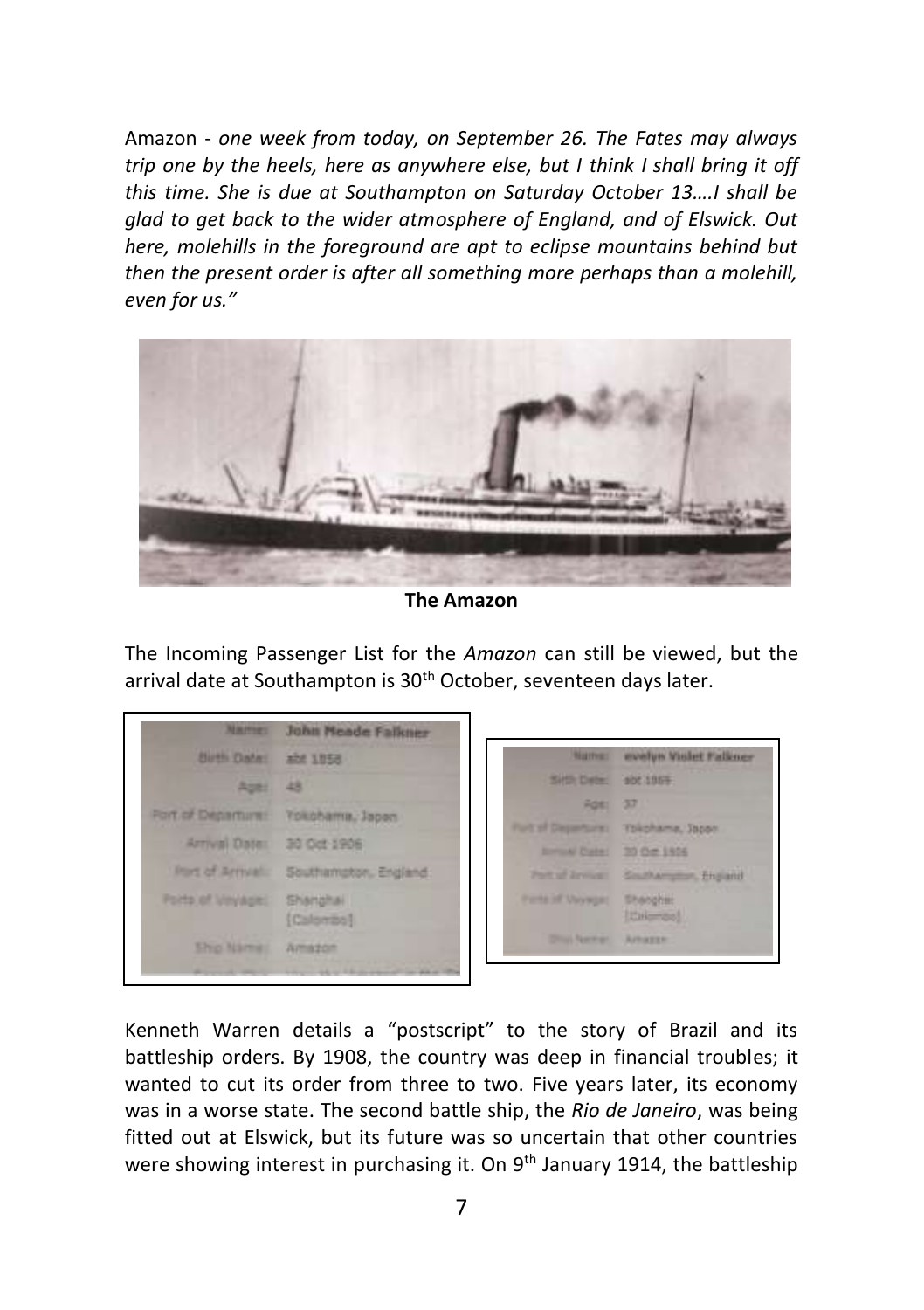was sold to Turkey, who renamed it the *Sultan Osman I*. At the point of completion, on August 3<sup>rd,</sup> it was commandeered by the British Admiralty. It finally sailed to join the Grand Fleet at Scapa Flow under yet another name – *HMS Agincourt*.



**HMS Agincourt**

It played a minor role in the Battle of Jutland but "*eight years later, having fired only a few broadsides in warfare, it was scrapped*". (Warren)

A fascinating, but not really surprising, final point to make about Falkner's travels (travails?) to Rio was that he had also found time to write to his friend Thomas Hardy.

*Rio de Janeiro*

*August. 20. 1906*

## *Dear Mr Hardy,*

*You will, of course, have seen the article on Thomas Hardy, in the July*  Revue de deux Mondes*. It is on the whole, I think, a good and lucid analysis: however far short it falls of my own hero-worship of your style and manner. I have been here a few weeks on business; and hope to be leaving on the 29th of this month for England, to get down to Weymouth early in October. Perhaps – if fortune and your kindness serve – we might*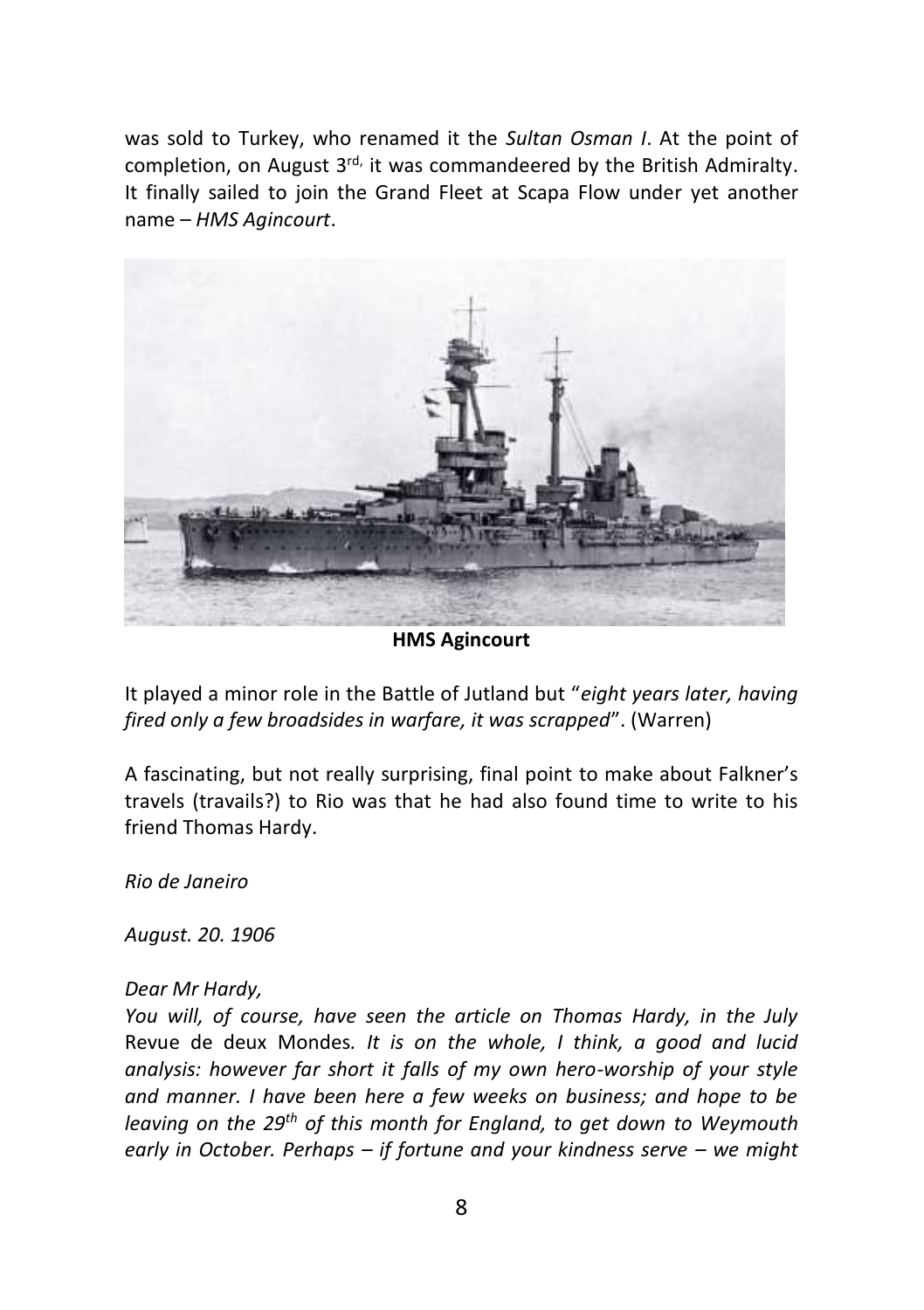*get a ride through the Dorset hedge-rows, before the autumn colours are quite gone.*

*Yours cordially, J. Meade Falkner*

1. Kenneth Warren – John Meade Falkner 1858-1932: *A Paradoxical Life* (Studies in British History: Volume 32 The Edward Mellen Press, 1995) Especially Chapter 16 "Arms Salesman" pp.165-173

Thanks are due to member Ray Ion, for his help with some illustrations.